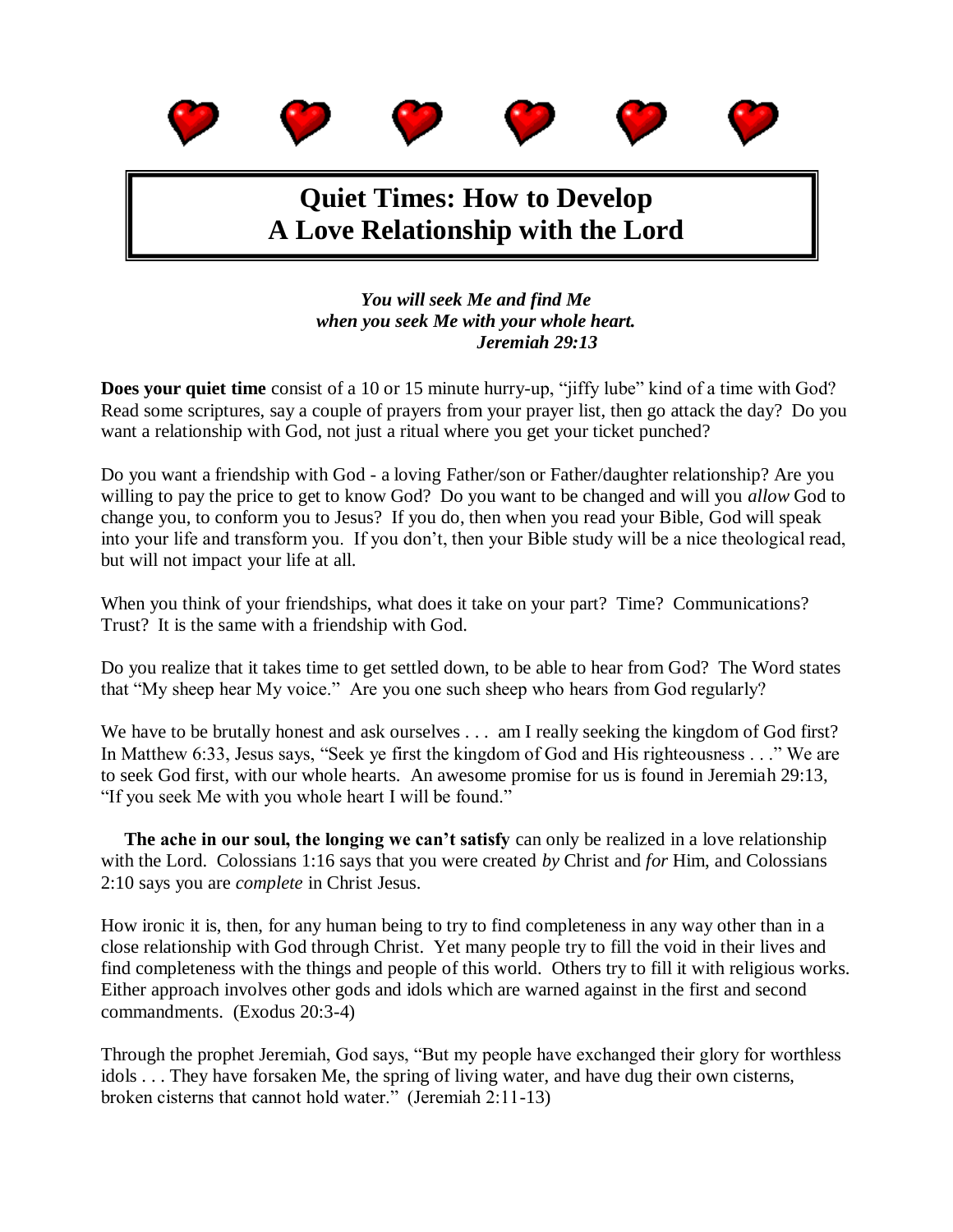**Why is it sometimes hard** for us as Christians to pursue the love relationship with God for which we were created?

I believe that there are **seven major hindrances** that we have to overcome. They are:

- 1. Busyness too busy to spend time with the Lord (Jeremiah 29:13, John 10:27, Matthew 6:33, II Timothy 1:7, Ephesians 2:10 and I John 2:15)
- 2. Love for the world. The lust of the flesh, the lust of the eyes and the pride of life *compete* with our desire for God and, if we aren't careful, infiltrate our lives and choke out our love for the Lord. (I John 2:15-16)
- 3. Un-confessed sin in our lives or we have allowed idols in our lives (Isaiah 59:2, Jeremiah 2:11, I Corinthians 10:13)
- 4. God seems so "unseen" or "spiritual" too far removed from this physical world. (II Corinthians 4:18 and 5:7)
- 5. Wrong View of God (Romans 12:2, Psalm 139, Hebrews 11:6, Romans 5:8)
- 6. Anger towards God (Psalm 62:8, I John 1:9)
- 7. Compartmentalizing our lives (Acts 17:28, II Corinthians 5:20, and I Thessalonians 5:17)

*Many Christians are unable to stand against the temptations of the world or of their old nature. They strive to do their best to fight against sin and to serve God, but they have no strength. They have never grasped the secret: The Lord Jesus will every day from heaven continue His work in them. But on one condition – the soul must give Him time each day to impart His love and His grace. Time alone with the Lord Jesus every day is the indispensable condition for growth and power. Andrew Murray*

 **How can we avoid looking to people,** things or even our own accomplishments to fill the void that is meant to be filled by God? It is by being intentional about our relationship with Him. As A.W. Tozer says, "It is by pursuing Him".

 Human relationships take time and effort. A close, vital human relationship develops through spending time together, sharing openly, communicating regularly and being committed to each other. Just think about your relationship with your best friend or your girlfriend or boyfriend or your spouse. The same thing is true for your relationship with the Lord. If you want an intimate love relationship with Him, you must spend *time* with Him.

*The Bible assumes as a self-evident fact that men can know God with at least the same degree of immediacy as they know any other person or thing that comes within the field of their experience.*

*A. W. Tozer*

Realize that your quiet time isn't only for you either. God wants to have fellowship with you.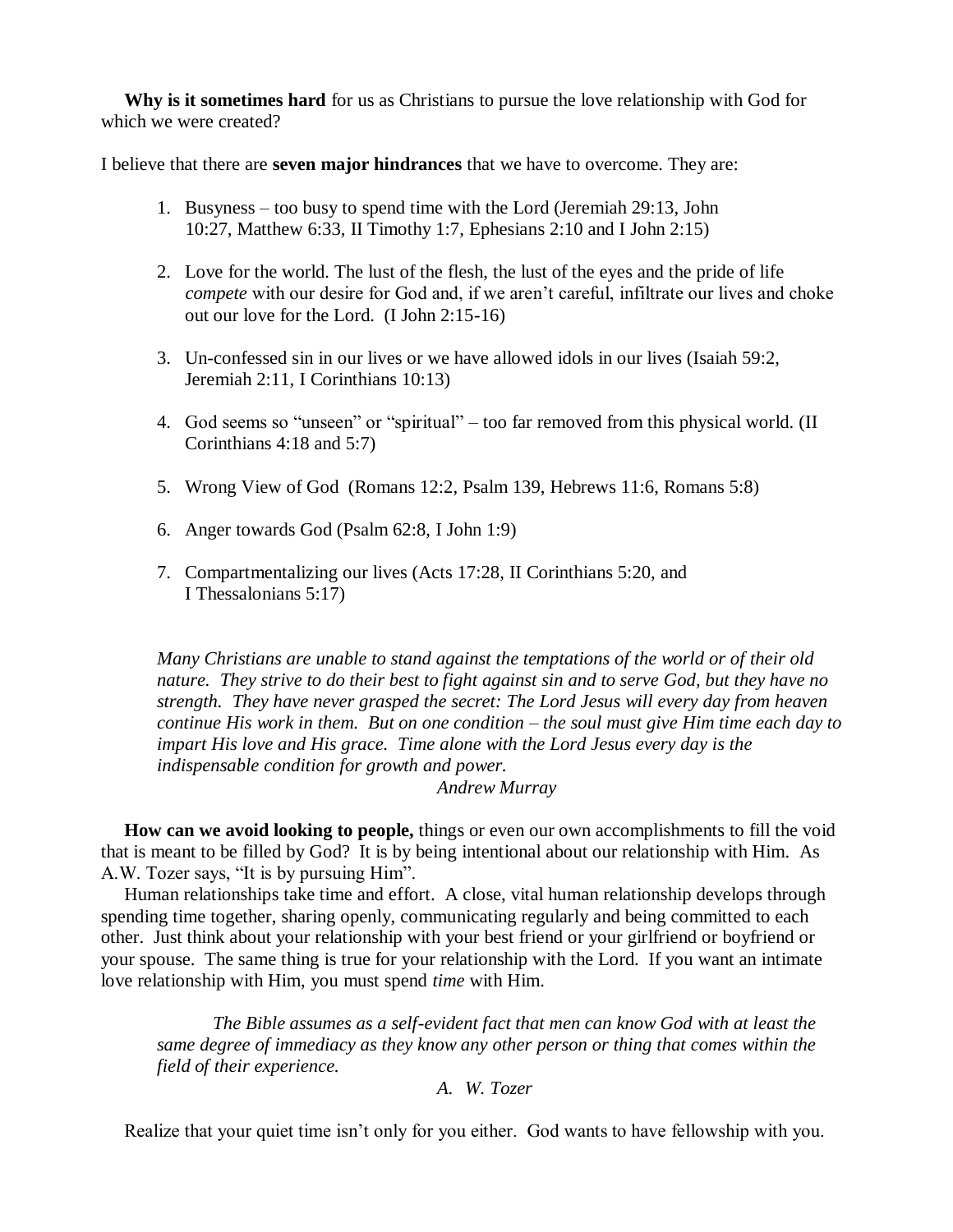You were created for Him. He reconciled you to Himself at great cost through the sacrificial death of His Son so you could have a relationship.

 **We must plan DAILY uninterrupted times alone** with Him (quiet times or Q.T.'s) and also focus on Him during our day to abide in Him, as John 15:5 says we should. Planning a regular time each day assures consistency, which is vital to your walk with God.

 For your Q.T., find a comfortable, quiet place where you can be alone and not be distracted or interrupted. First thing in the morning is the best time, because you are fresh, and the whole day lies ahead. To effectively have an early morning quiet period, you will have to plan ahead the night before, as you set your alarm to go off in the a.m. You may have to go to bed earlier. Also, snooze alarms have to be conquered. But, some of you may find that evening is the best time for you to connect with God. Whatever the time, plan it into your day as you would any other activity.

 Q.T.'s *will* require a sacrifice on your part. If an early morning Q.T. doesn't work for you, be sure to block out the next earliest time in your schedule.

 If you do not schedule a Q.T., or if you put it off, it probably won't happen. As the day progresses, it seems that more and more demands are placed on our schedules, and we also know that the world, Satan and his demons, and our own flesh will all try to prevent it. Remember Matthew 6:33, "But seek first His kingdom." Ask God to give you the heart and the discipline to make Him the first priority of your life and to give Him time (which equals love). You'll probably even want to spend half a day with the Lord from time to time. I have personally found that when I go on retreats for a couple of days or several days, I normally get insights from God that I can act on.

 *The young believer must understand that he has no power of his own to maintain his spiritual life. No, he needs each day to receive new grace from heaven through fellowship with the Lord Jesus. This cannot be obtained by a hasty prayer, or a superficial reading of a few verses from God's Word. He must take time quietly and deliberately to come into God's presence, to feel his weakness and his need, and to wait upon God through His Holy Spirit to renew the heavenly light and life in his heart. Then he may rightly expect to be kept by the power of Christ throughout all the day and all its temptations.*

*Andrew Murray*

Remember, a quiet time is quiet! "Be still and know that I am God." (Psalm 46:10) I know that if I stay in the family room with my wife walking in and out of the room and making noise in the adjacent kitchen, I really can't concentrate. I need to find a place that is quiet to focus on God and His Word.

## **Here are some ways you can relate** to God during your time alone with Him:

**Thank Him specifically** for things you consider to be blessings in your life. Often, we take so much for granted, like our health, our eyesight, our food and shelter, etc. Psalm 100:4 says that we enter God's presence when we thank and praise Him.

 Thank Him for the hard things, too. Ephesians 5:20 tells us to always give thanks for everything. As Psalm 50 describes, sometimes this is a sacrifice, but it will help if you remember that, as a believer, God is working all things to good in your life. (Romans 8:28-29) Gratitude is really, really important!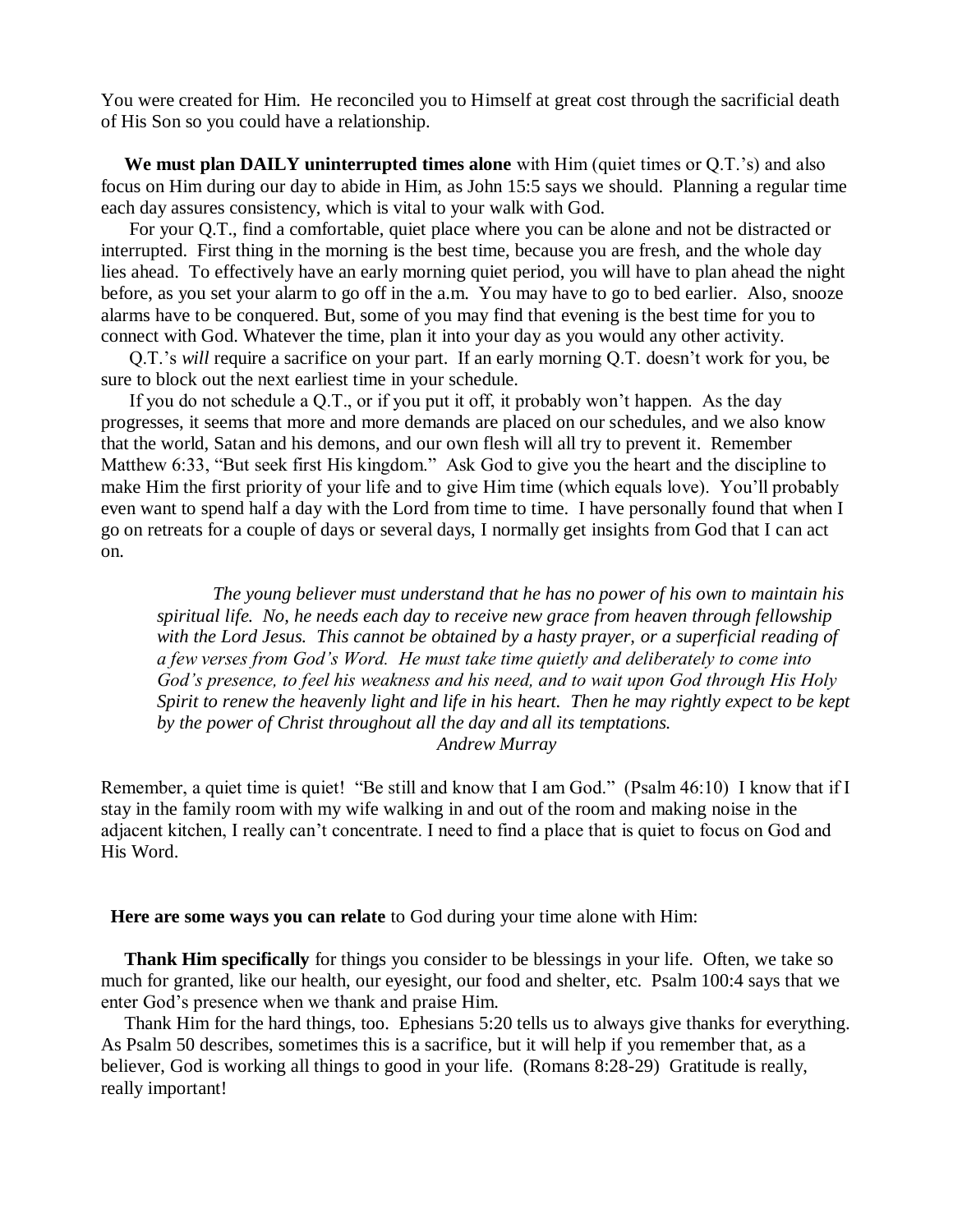**Praise Him for Who He is** (Creator of the universe and of *you*, a loving heavenly Father, our Savior from sin, etc.). You can do this in word, with song, musical instrument and dance, and also just with your everyday life. Job 38-41 and Psalm 103 and 104 are great places in the Bible to read to help you praise God.

 **Go out in nature** when possible and observe His handiwork. That should automatically create a sense of awe and an attitude of worship. See Psalm 8:3.

 **Talk to Him** about what is going on in your life and share what is on your heart with Him. He is interested in *everything* about you, because He loves you so much. You are His beloved child. Did you ever see a human father with his little baby or toddler and notice how captivated he is by everything the child does and says? That is how God feels about you . . . only even more so! Zephaniah 3:17 says that He takes great delight in you and rejoices over you with singing.

 God wants to hear about your day, your hopes, your successes, your problems, your disappointments, your fears, your anger and your joy. In Psalm 62:8 and 142:2, He invites you to pour it all out to Him. You don't have to hold *anything* back. Be honest and open. He promises that He hears and cares. (I Peter 5:7) Journaling thoughts, concerns, feelings and specific prayers help many to connect with God, if you like to write. It can also really connect your prayers with answers to your prayers. I put in the margin of my journal, Praise the Lord, next to prayers that are answered, sometimes yes and even sometimes no.

 **Listen to Him** because He *will* speak to you. In John 10:4, Jesus says that His sheep hear His voice." In Isaiah 65:24, God says of His people (us), "Before they call I will answer; while they are still speaking I will hear." God will actually reveal His thoughts to you! (Amos 4:13)

 **Discuss your plans** with Him and ask for guidance. In fact, ask for guidance *first*, then make plans! In Proverbs 3:5-6 and James 1:5-8, God promises counsel and wisdom if we ask for it. However, we must truly want to hear what He has to say and be willing to do it. In his Bible study "Experiencing God," Henry Blackaby says that 9/10<sup>th</sup> of most people's problem in hearing from God is generally that they want their own will and just want God to rubber stamp it.

 **Read His Word**, which is really a collection of love letters written to *you*! If you want to hear His voice, all you need to do is open the Bible. God will teach, rebuke, correct and train you through the Word. (II Timothy 3:16) Before you start reading, ask God to open your eyes to what He has to say to you . . . be sure to apply it to your life and become a doer, not just a hearer, of the Word. (James 1:22-25)

 **Then Practice His Presence all day!** This means focusing on God whenever possible during the day. He promises that His Presence will go with you. (Exodus 33:14) It takes only a few seconds to shift our focus from what we are doing to the Lord. Thinking of Him in this way off and on during the day and night and for longer periods when we can (while driving or exercising, for example) is called "practicing the Presence of God" and will help you stay close to Him all the time. I Thessalonians 5:17 tells us to "Pray without ceasing."